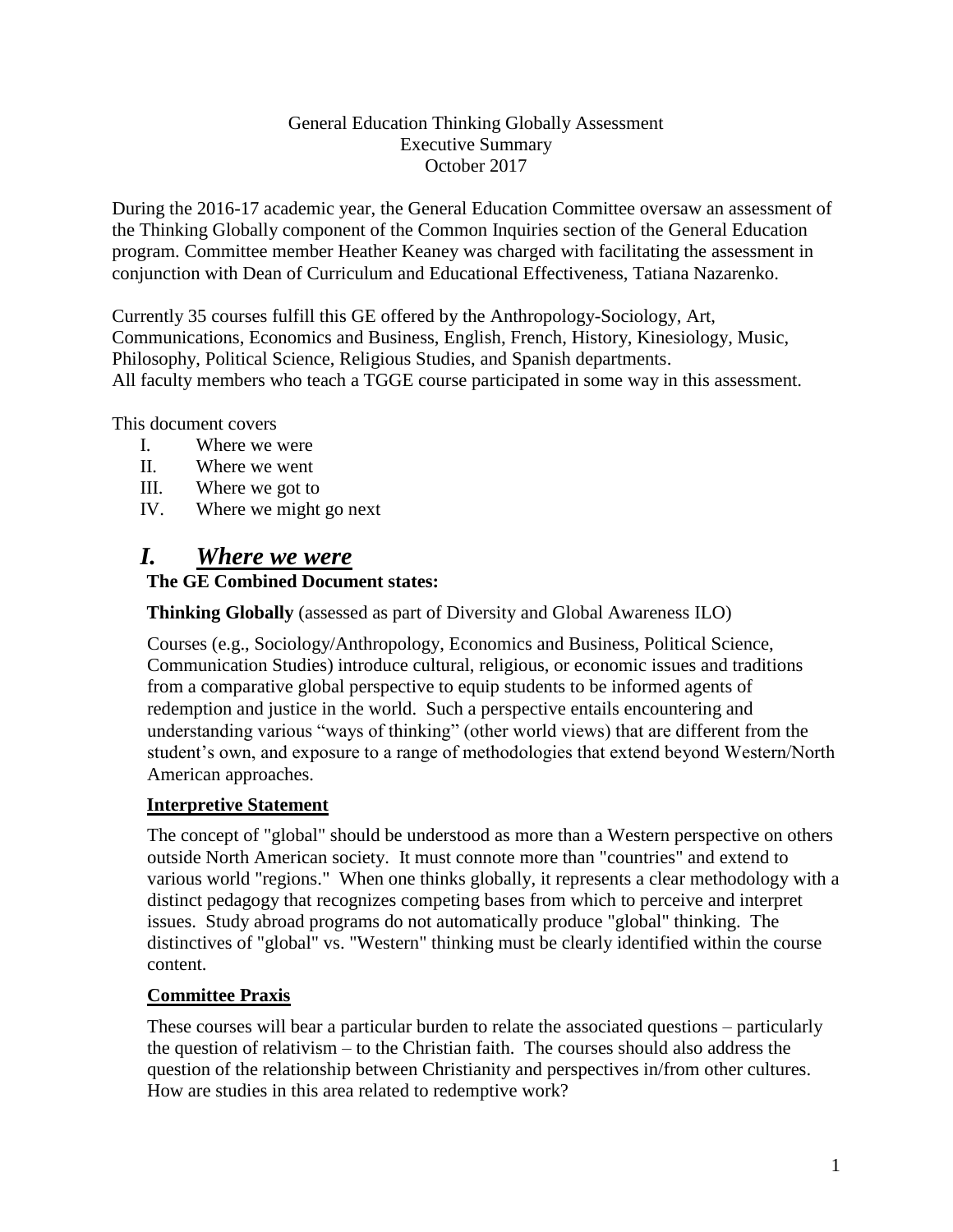## **Certification Criteria**

- 1. describe differences between at least two cultures (one of which is nonwestern and can offer explanations or historical contexts for those differences;
- 2. recognize the value and significance of other cultures without romanticizing.
- 3. identify ways in which cultures influence formulations of knowledge; they will identify ways in which they personally are affected;
- 4. recognize global inequities, injustices, and/or inter-religious issues and commit themselves to thoughtful, concrete responses growing out of their Christian faith;
- 5. recognize the limits of their global understanding.

**Student Learning Outcome** (assessed as part of Global Awareness ILO)

**Students will be able to articulate how a particular topic is approached in at least two different cultures or distinct geographical areas.** 

# *II> Where we Went*

## **Assessment Strategy**

- 1. Gathering data from the Registrar's office (Fall 2016)
- 2. Syllabi Review & feedback from TG faculty (Fall 2016)
- 3. Two student surveys: students who had completed before  $\&$  students who were currently enrolled in TG GE course (Fall '16)
- 4. Pre and Post In-class direct assessment assignment (Spring '17)
- 5. TG faculty conversation on possible changes to the TG CC & LO (summer-fall '17)

## **Registrar's Office: How this GE is fulfilled**

It is important to keep in mind that the following data comes from the registrar's office and so addresses only the first TGGE course a student took that then fulfilled the GE requirement. Students who took a TG course on-campus could later have attended an off-campus program and vice versa.

Of the 286 students who graduated in 2015-16, 39 fulfilled their TGGE on a Westmont off campus program and 8 at a JC. Of the 273 students who graduated in 2016-17, 52 fulfilled the TGGE on an off-campus program and one in high school.

The 286 students who graduated in 2015-16 fulfilled the TG GE in the following ways.

152 humanities course,

97 Social Sciences course,

17 an off-campus specific (IS) course

12 B&NS course (food-systems Kns/Anth-140).

The 273 students who graduated in 2016-17 fulfilled the TG GE in the following ways.

122 Humanities

116 Social Science

26 -- IS

8 – KNS/ANTH- 140

The highest represented departments were English (61) and RS (45) followed by Pol-Sci (31)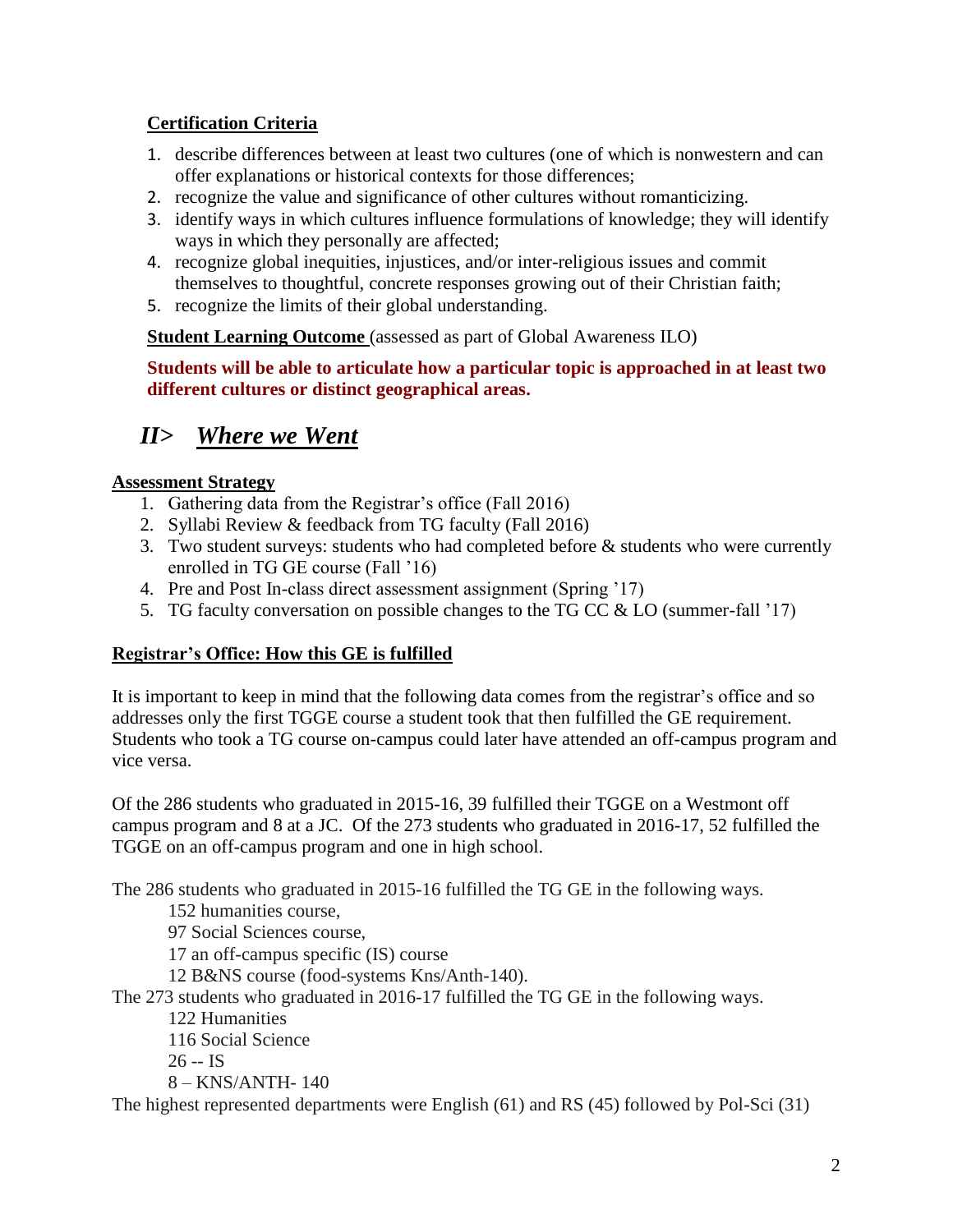and History (28). Eng 044 (world lit), which is lower division and fulfills two GEs, gets far and away the most traffic. It should be noted that of graduates in 2015-16, 59 students, or 21% of the total, and in 2016-17 64, or 23% of graduates fulfilled the TGGE with ENG 044. On the one hand this is noteworthy since there are 35 TGGE courses offered. On the other hand, this may not be surprising as it is one of the few lower division TGGEs, covers two GE categories, and is offered more often than World Music or World Art. All of which make it more likely to be taken by first year students and so it will fulfill the TGGE requirement on student transcripts. It should be kept in mind that these numbers come from the Registrar's Office and so reflect the first TG course a student took that then fulfilled the GE; they do not reflect how many TG courses a student took overall. In light of that it is worth noting which departments offer more TG courses. For example, Religious Studies offers 7 TGGE courses and History offers 5.

It would be nice to have a clearer picture of how many students take more than one TGGE, and if they take just one, do a few courses stand out. But I was not confident that the possible value added in answering this question justified the work it would require to answer it. We gathered some data from the students survey, however.

## **GE Committee Syllabi Review**

- There was slippage between the ILO of "global awareness and diversity" and the GELO of "Thinking Globally" and this was reflected in the syllabi review, with some using the language of the former rather than the specifics of the latter.
- The aspirational nature of the language was reflected in the syllabi review where a fair bit was implied rather than explicit.

#### **TGGE Faculty Feedback on the TGGE language & CC:**

- The language of this GE is ten years old and reflects a view of global that emphasizes 'international' and 'cross-cultural.'
- It implies cultures are isolated and rigid rather than porous, encouraging a focus on comparisons rather than inter-connections.
- Faculty agreed that CC 1-3 were important, but covered to varying degrees.
- Faculty also noted that while #4 was important, the wording was so broad that it was difficult to assess. Accordingly, it may not appear as prominently or directly in course syllabi or assignments. This was corroborated by the Syllabus Review.
- Finally, including inequality, injustice, and inter-faith issues in one CC is problematic as these are not the same thing. It enables us to claim to be addressing important issues while in practice not doing so. On the other hand, this GE has become a catch all for courses dealing with the world outside the US in the past or present, but that may not engage the inter-cultural understanding traditionally at the heart of the GE.

#### **INDIRECT ASSESSMENT Fall 2016 - Student Survey**

 We issued two surveys: 1) students currently enrolled in a TG course **and** 2) those who had completed a TG course before Fall 2016. (Students currently enrolled in Northern Europe and Mexico semester took the survey.) The goal of doing the two different surveys was to check for 'opt-in bias' between those who chose to fill in the survey sent out through student life and those who filled it in as part of a course. In actual fact, this does not appear to have been a significant issue, or at least not in the way expected.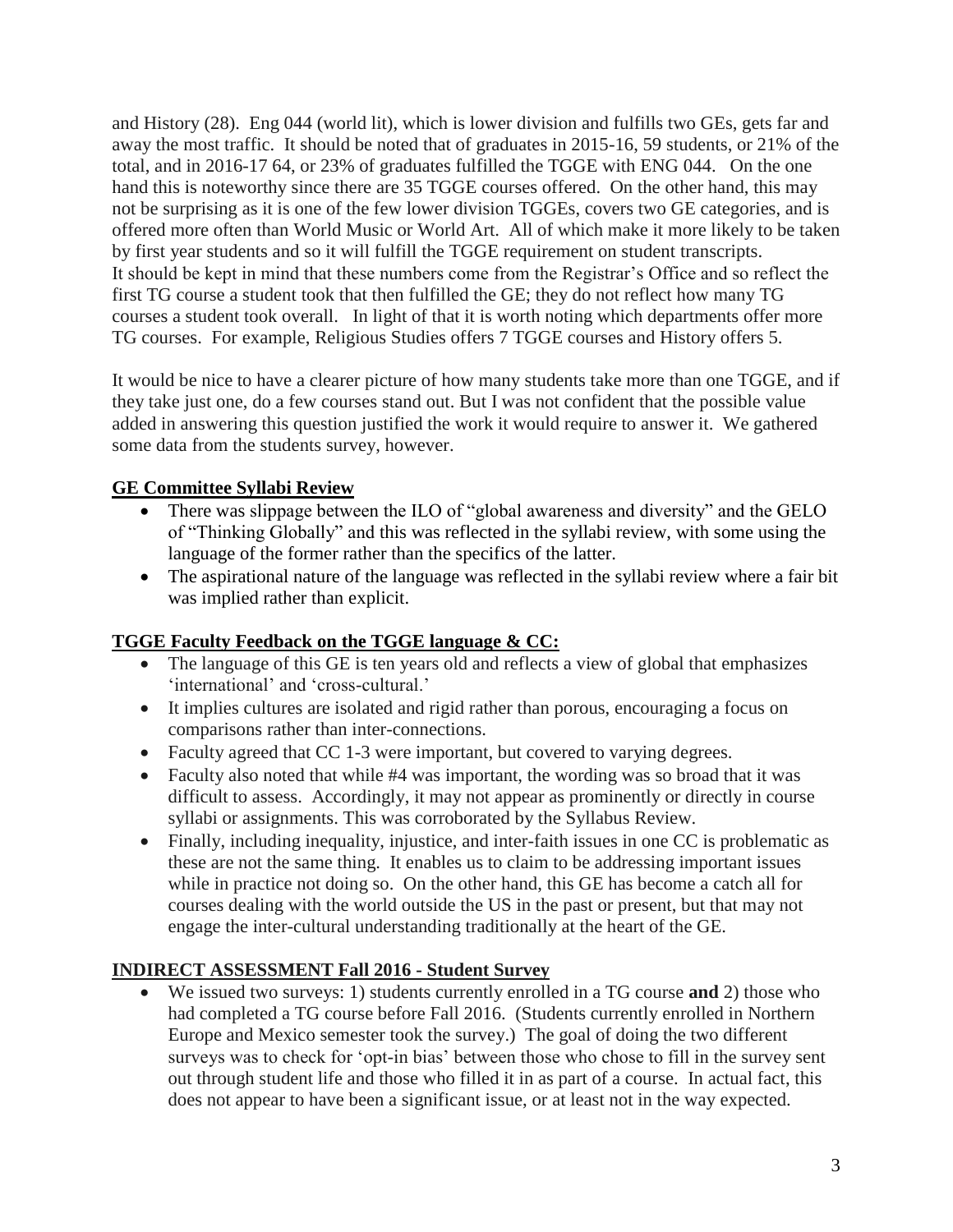Nevertheless, being able to compare the two groups revealed other slight shifts along with considerable consistency.

- The survey questions were based on the current CC language in which students could answer on a 5-point scale from "strongly agree" to "strongly disagree." For example: *"After completing the Thinking Globally course I am able to describe differences between cultural perspectives and offer explanations or historical contexts for those differences."* Or *"The Thinking Globally course that I have completed helped me identify ways in which cultures, including my own, influence beliefs and behaviors."*
- We also asked:
	- o What other experiences have you had that have aided you in "thinking globally" as described in the questions above? And provided a list of options.
	- o How important for your major is the ability to approach an issue from different cultural perspectives that you began developing in the Thinking Globally course?
	- o How important do you think the ability to approach an issue from different cultural perspectives will be for you after graduation?
	- o Two open-ended questions: What is one thing that you took from your Thinking Globally course? What do you wish you had learned in your Thinking Globally course?
- 102 survey responses by students who completed a TG course before Fall 2016 and 91 survey responses by students enrolled in a TG course in Fall 2016. 71% and 72% of respondents were female. 21% and 18% identified as students of color. One notable, but not surprising, difference between the two survey groups was that in the 'before 2016' group 57% were seniors and in the 'current' students 31% were seniors.
- For the 'before fall 2016'-- 34 B&NS majors, 50 Social Science majors, and 43 Humanities majors participated. For the "current" students survey -- 29 B&NS majors, 50 Social Sciences majors, and 31 Humanities majors. These majors were selected by students in a survey question. These numbers add up to more than the total number of respondents. Some of this can be accounted for by double-majors. But not nearly enough. It could be those who started vs. completed the survey. Perhaps students also identified "possible" minors, majors, or double-majors. To be honest we do not know how to account for this gap. The number of respondents for the other questions are consistent. This did limit our ability to analyze responses based on major.
- Allowing for the above, ENG 044 drew students from the widest variety of majors in the 'before' and 'current' group. But AN/SOC 135 on Gender also drew from a wide number of majors in the "current" group. Frequently, chosen TG courses reflected majors.
- *Of the 102 "before" students 40% identified having taken only 1 TG course. 57% of respondents were seniors.*

#### Close-ended Questions

In response to questions reflecting the different CC, 80-95% of students chose either "strongly agree" or "agree."

 *One thing that did emerge from the 'before' vs. 'current' students was that "current" students consistently identified more as "strongly agree" while "before" students chose "agree.*" It seems likely that this dip in enthusiasm reflects the perspective of greater distance from the course (and the professor) in these survey results. Perhaps being closer to graduation, students are more aware of all they still don't know. When discussing this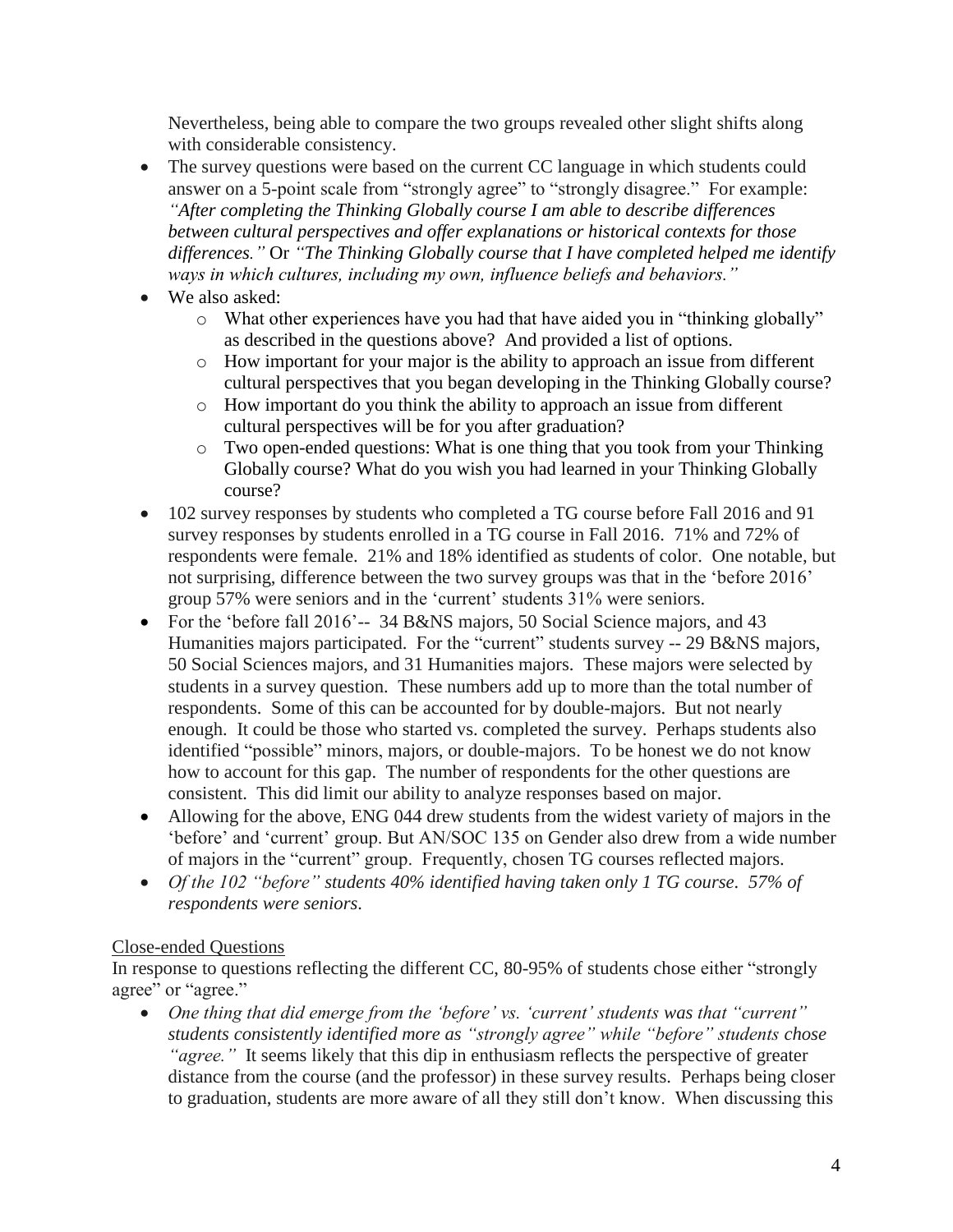"dip" TG faculty pointed out it would be nice to correlate responses to demographic data, but we did not have that capability with this survey tool. (see PPT slides 2-4)

Students also "strongly agree" or "agree" that TG is important for their major and for life after graduation.

• Indeed while their assessment of how much they learned took a slight dip from "current" to "before" students, the assessment of how important TG was for life after graduation experienced a slight bump (70% of 'current' students "strongly agree" to 78% of 'before' students "strongly agree"). More of the 'before' survey students were seniors.

When asked *"what else aided you in thinking globally?"* of students who completed a TG course before fall 2016, 58 identified study abroad, and 98 missions trips, urban initiative, or ICP, and 32 internships. From 'current' students, 55 checked study abroad, 84 missions trips, urban initiative, or ICP, and 34 internships.

#### Open-ended Questions

In response to the question: "*what is one thing you took from your TG course?"* "before 2016 students" overwhelmingly reflected the first three or some combination of the first three CC. At the same time #4 -- Social justice and inequality --was less represented and "concrete responses" was a negligible sub category (mentioned by only two "before" students). Some sample responses from "before" students are:

- *I am better able to understand cultures different than mine and the religions in those cultures I previously didn't know anything about*
- *I learned just how important it is to see other's perspectives and how people view the world different because of their backgrounds.*
- *I learned about how to recognize my own culture and where that influences my thoughts and my decisions, and then better recognize how culture influences others as well*
- *A deeper understanding of the injustices being committed against marginalized groups worldwide*

"Current" students did not differ significantly in the types of responses given to this question.

In response to the question *"what do you wish you had learned in your TG course?"* 23% of 'before' students and 26% of 'current' students expressed satisfaction with what they had learned. However, the highest response amongst "before 2016" students (24%) was for more practical application and engagement while 19% of 'Current' students stated this. A more subtly phrased sub-category of this area was a desire for guidance on how to respond not only constructively, but Christianly. In other words, help in holding on to their faith and values in light of a newly complicated understanding of cultural diversity and their own cultural subjectivity. Other responses appear shaped by the type of course students took – desire for more depth from a broader course, more breadth in a narrower course, more history in a religion course, more religion in a social science course, etc.

In *'further comments'* students currently enrolled in a TG GE course praised the course, the faculty, or the pedagogy. Students who had completed the TG before Fall 2016 did so as well, but to a lesser degree. Instead they were more likely to praise their study abroad experiences. **DIRECT ASSESSMENT**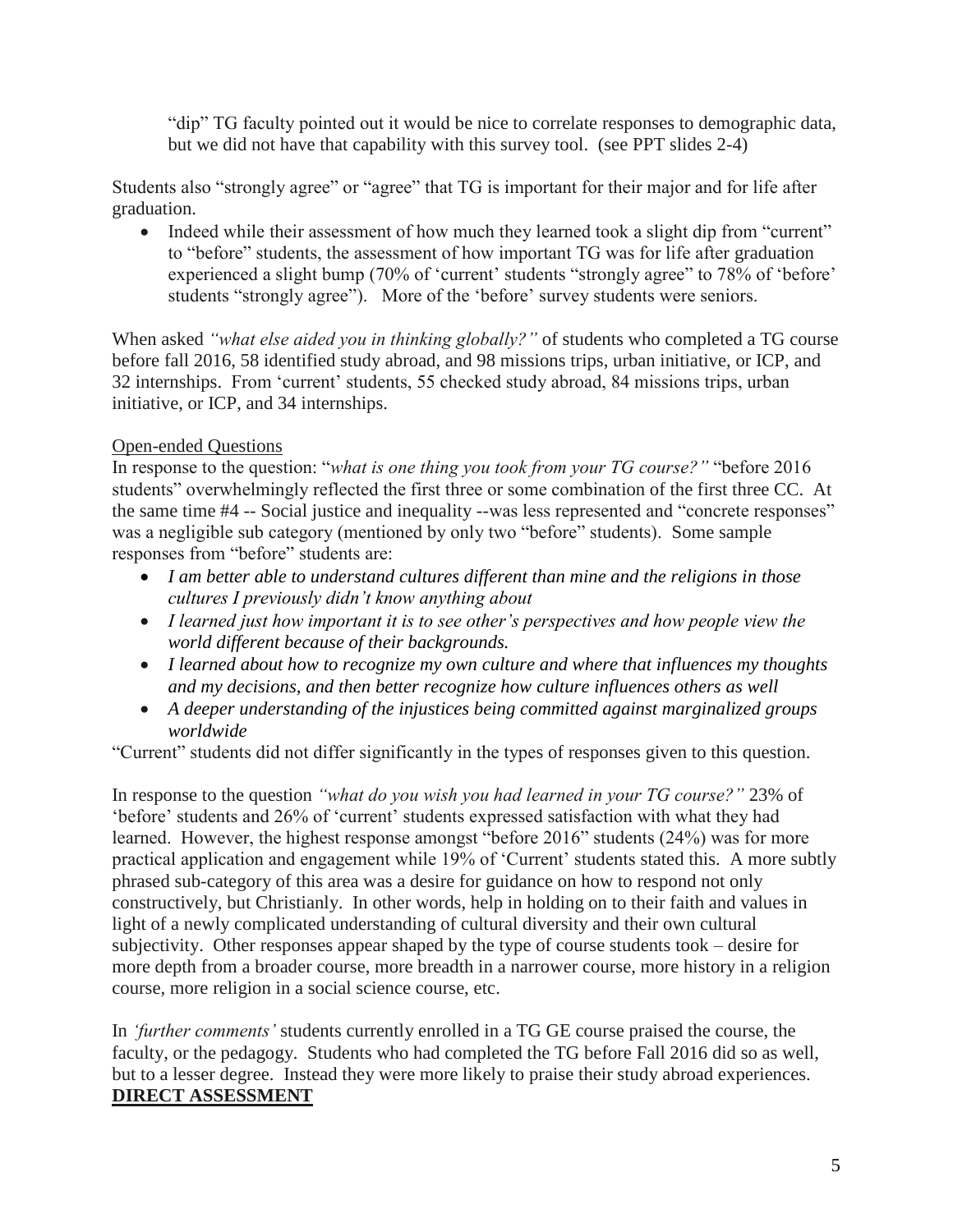6 courses participated in the Direct Assessment in Spring 2017 from RS, KNS, SOC, HIS, PHI, POL. All were upper division except POL 020. The work of 50 students was assessed. (Freshman – 5, Sophomore - 10, Junior - 18, Senior – 17) The faculty of these courses met before hand and concluded we wanted an assessment tool that was: pre and post, got at higher order thinking, reflected the content of diverse courses yet was comparable across courses, and not too long.

The following prompt was proposed and accepted by participating faculty. Faculty were asked to fill in the blank with a culturally specific practice appropriate to their course.

- $\bullet$  What are some of the cultural, historical, religious, political, and personal factors that shape this practice?
- How is your view \_\_\_\_\_\_\_ informed by your own religion, nationality, race, gender, social class, and historical moment?

We developed a rubric that blended our CC with AAC&U language on cross cultural competency. We looked at three areas: cultural self-awareness, cultural world-view frameworks, Christian reflection and application. These were assessed on a scale from "highly developed" to "initial." (See PPT slides 6 and 7)

First year students moved from initial/emerging to emerging/developed in all three categories. Seniors moved from emerging/developed to developed/highly developed. That said, of our participating Seniors 35%, 41%, and 59% were regarded to be still "emerging" in the three categories at the *end* of the semester. On the one hand this is very worrying and deserves further attention, especially as this was the final week of their final year at Westmont. On the other hand it was the final week of their final year at Westmont… and they had other things on their mind!

There was clear benefit in doing the assessment this way; it was rewarding to see students' growth, and in some cases significant growth, through the pre-and post assignment. However, the assignment was not integral to the respective courses and this showed. Despite faculty agreeing ahead of time to the prompt and the procedure, the assignment was used in different ways in different courses and the weighting, if any, given to the assignment, varied. In some cases, the whole 'cultural' framing was out of sync with the course. Unfortunately, all of this undermined the reliability and usefulness of the findings.

# **TG FACULTY ASSESSMENT OF THE TGGE ASSESSMENT**

8 TGGE faculty and Tatiana met the end of the summer and discussed the indirect and direct assessment findings. 4 other TGGE faculty gave written comments before the meeting. The conversation was long and wide ranging. We discussed the PPT slide graphs for the direct and indirect assessment responses. We also asked what we wanted from this GE. We dwelt for some time on whether the GE language should remain broad to encompass the different aspects of what is considered global or whether it should narrow and address one component of it. For example, should we change the GE to "intercultural understanding." The argument for this was that it would clarify that the ILO of global awareness could not be met with one GE and it would facilitate assessment and accountability that we are doing what we claim to do. However, the argument for remaining TG and broad won out. This allows scope for a variety of emphases and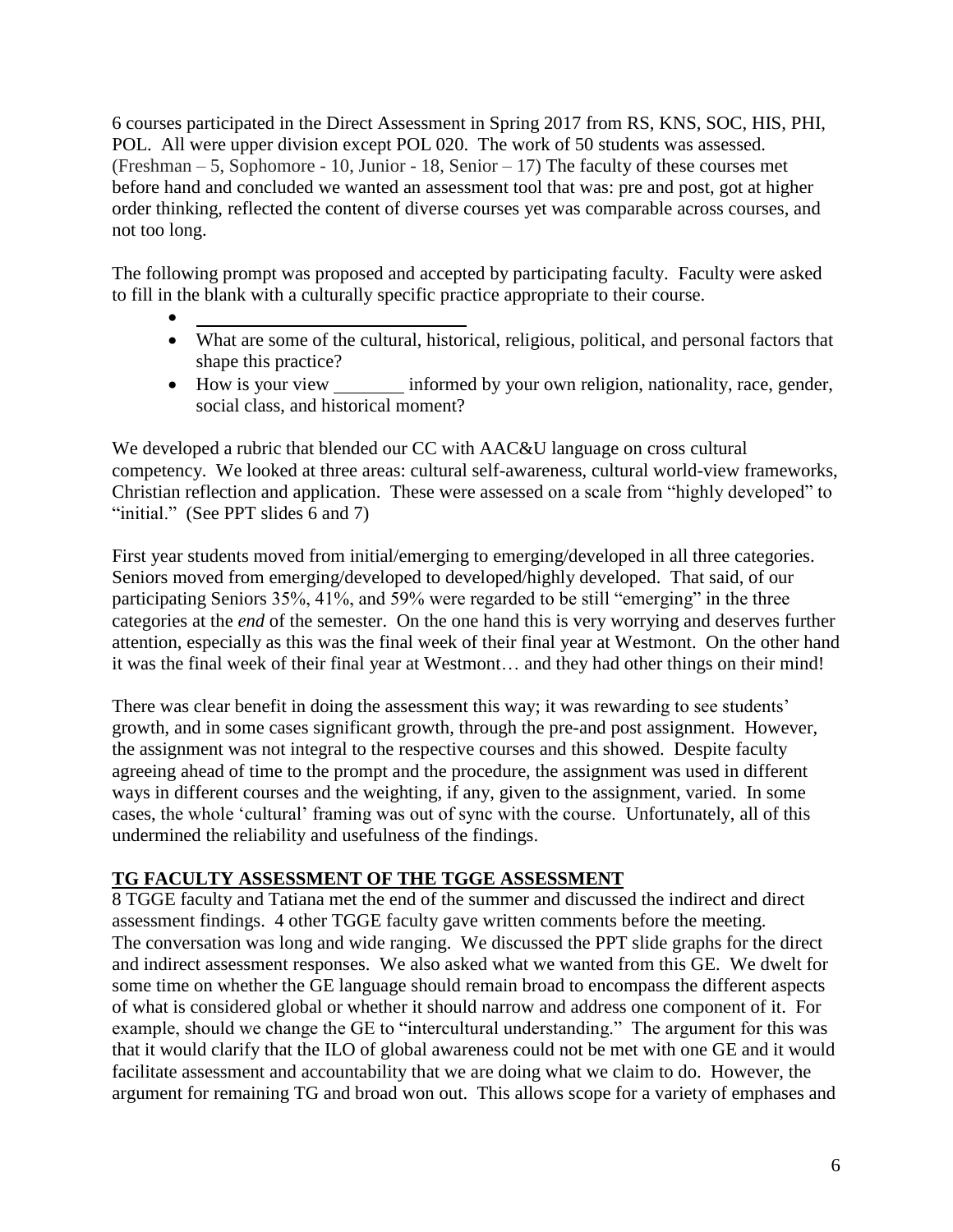disciplines to participate in the GE. At the same time it was emphasized that global now means "interconnected" and systemic thinking" and that we need a TGGE that encourages this.

The entire assessment cycle, and this conversation in particular, engaged with the AAC&U "value rubrics" for "global learning" and "Intercultural Knowledge and Competence." Our CC overlap with the "*Intercultural Knowledge & Competence*" Value rubric categories of "cultural self-awareness" and "knowledge of cultural worldviews" and the "*Global Learning*" rubric categories of "perspective taking" and "cultural diversity." The AAC&U '*Global Learning'* rubric categories that we do not address are "global self-awareness," "personal and social responsibility," "understanding global systems," and "applying knowledge to contemporary global contexts." The first is in relation to the natural and human world, and the other three categories address informed action and advocacy in meeting global challenges. Finally, innovative programs or courses on "global learning" celebrated in AAC&U literature focus on getting students engaged in issues of climate change, sustainability, water, health, migration, inequality, etc. in a way that draws on diverse disciplines and explores the connections between the global and the local. The refrain remains: "think globally, act locally."

At the end of the August meeting, Lisa, Chandra, and Serah volunteered to join Heather and Tatiana in crafting new language and CC for the TGGE based on what was shared.

# *III> WHERE WE GOT TO*

The drafting committee decided to hone in on the AAC&U understanding of "global" as emphasizing interconnections and global systems rather than cross-cultural understanding. It was felt that most current courses could fit within the new framing. It would also more honestly reflect courses that have joined the TGGE but are not traditionally cross-cultural (such as international politics or food systems). It would also push courses and the college to be more in line with current thinking around global. The revised language was shared with all TG faculty, a few amendments were proposed and accepted. Below is the final product approved (by vote or by silence) by all TG faculty:

# **Thinking Globally**

The concept of the "global" refers to the growing interconnectedness of our world through systems of information, finance, trade, travel and migration, climate and biosphere, cultural and religious diffusion, or political engagement. To think globally is to understand how experiences or processes occurring in one part of the world carry immediate and lasting implications across vast distances. The study of these implications, in turn, fosters a reflexive awareness of our situated-ness in a given context. Courses that address the particular cultures, religions, histories, politics, art, and economics of diverse regions are thus an important component of global thinking. Global thinking should rigorously examine multiple perspectives and multi-directional influences – not simply Western perspectives of 'others' or the impact of the West on the rest. Global thinking should inform discussions of transnational challenges of various kinds for example, inequalities of power, wealth, gender, race/ethnicity, and cultural influence; or war, epidemics, environmental crises and climate change, religious extremism, market failures, and cyber security.